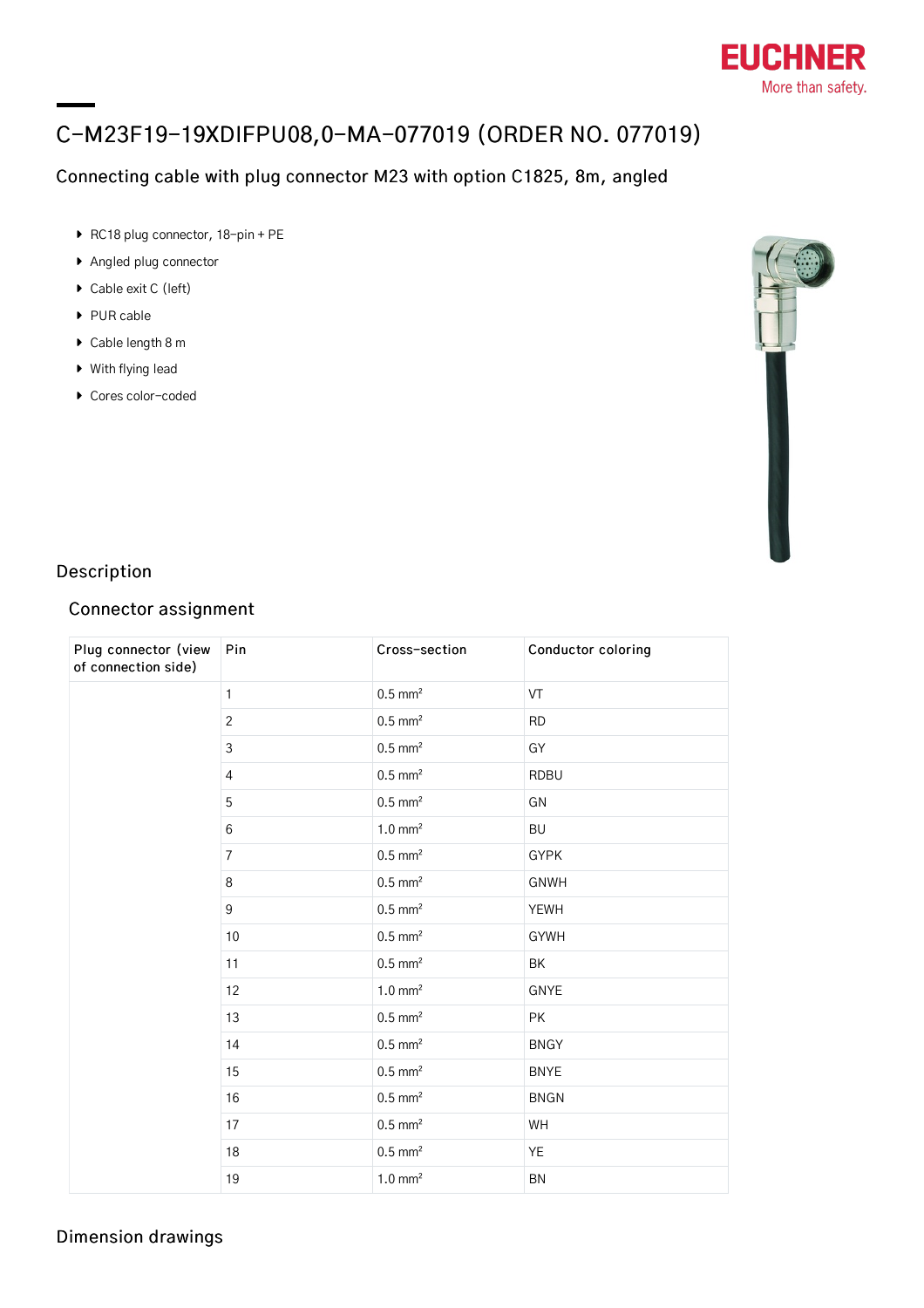

- 1 Female plug with union nut M23, 19-pin, with shield spring
- 2 PIN 12 (PE with shield spring)
- 3 Terminal assignment as seen from the connection side cable outlet C

#### Technical data

### Electrical connection ratings

| Overvoltage category according to IEC EN 60664-1 | -II.         |
|--------------------------------------------------|--------------|
| Test voltage                                     | $1.5$ kV     |
| Rated voltage                                    | 150 V        |
|                                                  | Connection 1 |
| Degree of contamination according to EN 60664-1  | 3            |

#### Mechanical values and environment